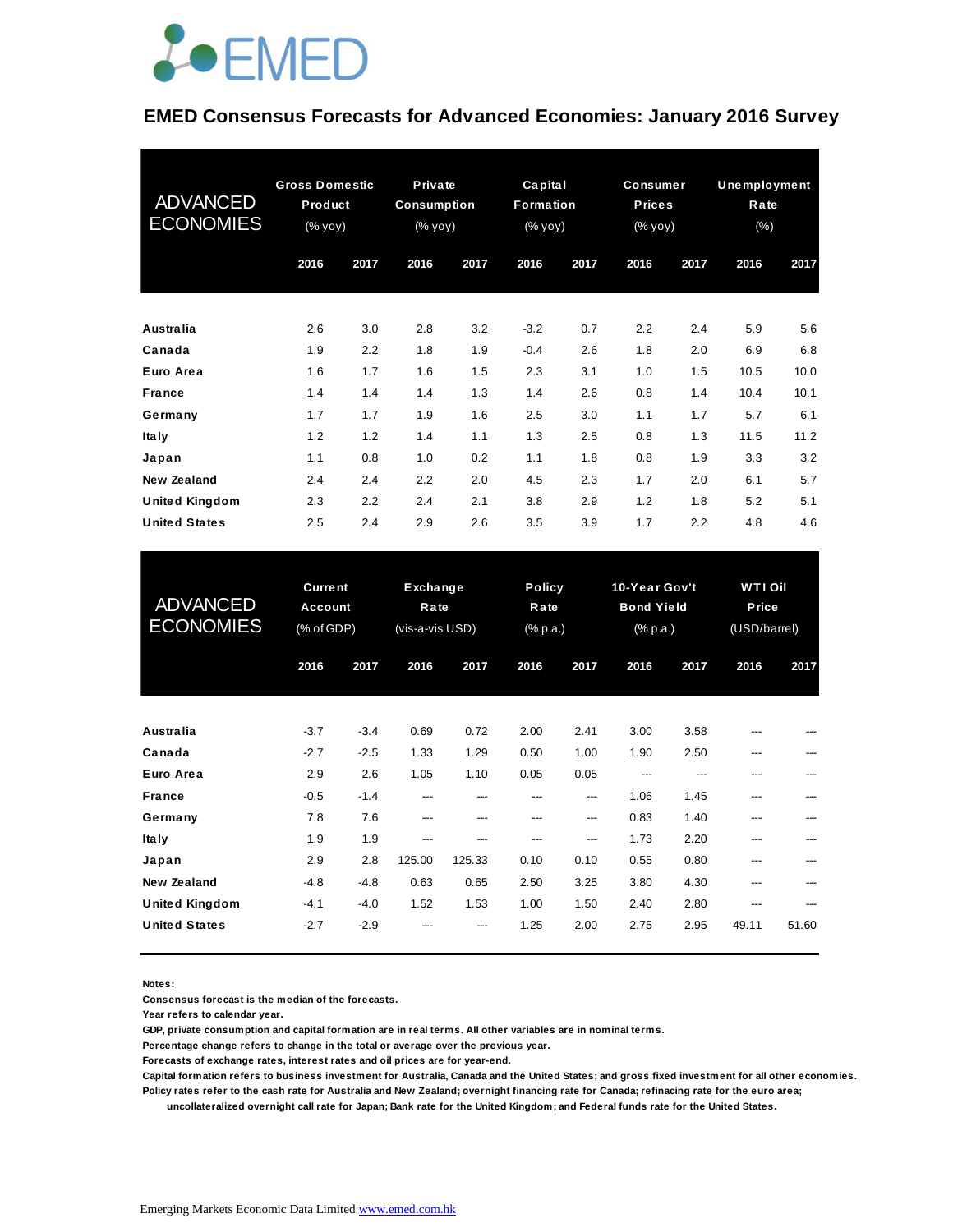

#### **EMED Consensus Forecasts for Emerging Markets: January 2016 Survey**

|                       | <b>Gross Domestic</b> |      | Private      |      |            | <b>Fixed</b><br>Consumer |               |      | Unemployment           |                        |
|-----------------------|-----------------------|------|--------------|------|------------|--------------------------|---------------|------|------------------------|------------------------|
| <b>EMERGING</b>       | Product               |      | Consumption  |      | Investment |                          | <b>Prices</b> |      | Rate                   |                        |
| <b>MARKETS</b>        | (% yoy)               |      | $(%$ (% yoy) |      | (% yoy)    |                          | (% yoy)       |      | $(\% )$                |                        |
|                       | 2016                  | 2017 | 2016         | 2017 | 2016       | 2017                     | 2016          | 2017 | 2016                   | 2017                   |
|                       |                       |      |              |      |            |                          |               |      |                        |                        |
|                       |                       |      |              |      |            |                          |               |      |                        |                        |
| Argentina             | 0.3                   | 3.2  | 0.4          | 3.1  | $-0.5$     | 5.9                      | 30.7          | 18.7 | 7.7                    | 7.6                    |
| <b>Brazil</b>         | $-2.2$                | 1.0  | $-3.4$       | 0.6  | $-10.3$    | $-0.5$                   | 7.2           | 6.0  | 9.3                    | 9.6                    |
| Chile                 | 2.5                   | 3.0  | 2.9          | 2.5  | 2.1        | 2.9                      | 3.7           | 3.3  | 6.8                    | 7.2                    |
| China                 | 6.5                   | 6.2  | 7.5          | 7.2  | 5.7        | 5.4                      | 1.7           | 2.2  | 4.1                    | 4.2                    |
| Colombia              | 2.8                   | 3.3  | 3.0          | 3.4  | 3.0        | 4.7                      | 4.6           | 3.5  | 9.0                    | 8.8                    |
| <b>Czech Republic</b> | 2.7                   | 2.6  | 2.7          | 2.2  | 4.2        | 3.6                      | 1.4           | 2.0  | 4.8                    | 4.7                    |
| <b>Hong Kong</b>      | 2.4                   | 2.5  | 2.5          | 2.6  | 1.9        | 2.6                      | 2.5           | 2.5  | 3.4                    | 3.6                    |
| Hungary               | 2.4                   | 2.5  | 2.6          | 2.4  | $-1.5$     | 3.0                      | 1.8           | 2.6  | 6.7                    | 6.1                    |
| India                 | 7.5                   | 7.5  | 7.3          | 7.3  | 7.2        | 7.9                      | 5.4           | 5.4  | $\qquad \qquad \cdots$ | $\qquad \qquad \cdots$ |
| Indonesia             | 5.0                   | 5.5  | 5.1          | 5.3  | 5.7        | 6.1                      | 5.0           | 4.8  | 5.7                    | 5.5                    |
| Malaysia              | 4.6                   | 4.8  | 4.4          | 5.1  | 3.0        | 4.1                      | 3.0           | 3.0  | 3.1                    | 3.0                    |
| <b>Mexico</b>         | 2.8                   | 3.1  | 3.0          | 3.0  | 4.9        | 5.2                      | 3.4           | 3.5  | 4.4                    | 4.1                    |
| <b>Philippines</b>    | 6.0                   | 6.0  | 5.7          | 5.4  | 7.0        | 7.7                      | 2.5           | 3.0  | 6.7                    | 6.4                    |
| Poland                | 3.4                   | 3.5  | 3.4          | 3.3  | 6.0        | 6.0                      | 1.1           | 2.0  | 8.2                    | 7.1                    |
| Russia                | $-0.3$                | 1.5  | $-0.1$       | 0.7  | $-1.0$     | 0.9                      | 8.0           | 6.5  | 5.9                    | 5.6                    |
| Singapore             | 2.5                   | 2.9  | 2.4          | 1.5  | 2.3        | 2.0                      | 0.8           | 1.5  | 2.3                    | 2.2                    |
| South Korea           | 3.0                   | 3.0  | 2.6          | 2.4  | 4.1        | 3.1                      | 1.5           | 2.0  | 3.4                    | 3.3                    |
| Taiwan                | 2.1                   | 2.6  | 2.4          | 2.9  | 2.6        | 3.0                      | 1.1           | 1.3  | 3.9                    | 4.0                    |
| <b>Thailand</b>       | 3.2                   | 3.5  | 2.3          | 2.5  | 4.3        | 4.9                      | 1.3           | 2.0  | 1.0                    | 1.1                    |
| Turkey                | 3.0                   | 3.5  | 2.6          | 3.8  | 2.3        | 4.9                      | 7.5           | 7.0  | 10.1                   | 10.4                   |

| <b>EMERGING</b><br><b>MARKETS</b> |                          | Money<br>Supply M2<br>$(%$ (% yoy) |      | Merchandise<br><b>Exports</b><br>(% yoy) | <b>Merchandise</b><br><b>Imports</b><br>$(%$ $\sqrt{)$ yoy) |        | Current<br><b>Account</b><br>(% of GDP) |        | Exchange<br>Rate<br>(vis-a-vis USD) |       |
|-----------------------------------|--------------------------|------------------------------------|------|------------------------------------------|-------------------------------------------------------------|--------|-----------------------------------------|--------|-------------------------------------|-------|
|                                   | 2016                     | 2017                               | 2016 | 2017                                     | 2016                                                        | 2017   | 2016                                    | 2017   | 2016                                | 2017  |
|                                   |                          |                                    |      |                                          |                                                             |        |                                         |        |                                     |       |
| Argentina                         | 20.3                     | 20.6                               | 2.5  | 3.5                                      | 0.2                                                         | 4.6    | $-1.6$                                  | $-1.9$ | 15.68                               | 18.00 |
| <b>Brazil</b>                     | 7.1                      | ---                                | 4.0  | 3.7                                      | $-8.6$                                                      | $-0.5$ | $-3.2$                                  | $-3.0$ | 4.15                                | 4.25  |
| Chile                             | 16.5                     | $\frac{1}{2}$                      | 2.8  | 2.8                                      | 3.2                                                         | 2.7    | $-1.2$                                  | $-1.1$ | 700                                 | 675   |
| China                             | 11.5                     | 9.8                                | 4.0  | 5.0                                      | 2.4                                                         | 5.0    | 2.7                                     | 2.4    | 6.60                                | 6.57  |
| Colombia                          | 12.6                     | 14.6                               | 1.6  | 5.6                                      | $-1.2$                                                      | 4.2    | $-5.3$                                  | $-4.7$ | 3300                                | 3100  |
| <b>Czech Republic</b>             | $\hspace{0.05cm} \ldots$ | $\frac{1}{2}$                      | 7.2  | 7.8                                      | 7.3                                                         | 8.5    | 0.4                                     | 0.2    | 25.6                                | 24.3  |
| <b>Hong Kong</b>                  | 6.3                      | 7.5                                | 1.9  | 1.5                                      | 1.1                                                         | 1.5    | 1.6                                     | 1.6    | 7.76                                | 7.77  |
| Hungary                           | 6.5                      | 4.6                                | 5.4  | 5.4                                      | 4.6                                                         | 5.1    | 4.3                                     | 4.8    | 299                                 | 291   |
| India                             | 12.5                     | 12.6                               | 1.1  | 4.5                                      | 3.6                                                         | 5.2    | $-1.3$                                  | $-1.6$ | 68.0                                | 67.0  |
| Indonesia                         | 10.7                     | 9.0                                | 1.5  | 5.0                                      | 2.1                                                         | 6.0    | $-2.3$                                  | $-2.3$ | 14600                               | 14477 |
| Malaysia                          | 7.6                      | 8.2                                | 2.3  | 6.1                                      | 1.6                                                         | 6.7    | 3.0                                     | 3.0    | 4.35                                | 4.28  |
| <b>Mexico</b>                     | 11.4                     | 15.1                               | 4.2  | 5.1                                      | 4.2                                                         | 5.0    | $-2.5$                                  | $-2.5$ | 17.0                                | 16.7  |
| <b>Philippines</b>                | 9.7                      | 10.0                               | 6.3  | 6.3                                      | 6.8                                                         | 6.2    | 3.6                                     | 3.5    | 48.0                                | 48.8  |
| Poland                            | 9.3                      | 8.0                                | 5.0  | 5.8                                      | 5.6                                                         | 6.8    | $-1.2$                                  | $-1.8$ | 4.05                                | 3.78  |
| Russia                            | 7.0                      | $\frac{1}{2}$                      | 1.0  | 0.9                                      | 3.3                                                         | 3.9    | 4.9                                     | 4.6    | 69.2                                | 66.8  |
| Singapore                         | 3.0                      | 3.8                                | 2.2  | 2.8                                      | 2.5                                                         | 3.0    | 19.8                                    | 19.0   | 1.45                                | 1.45  |
| South Korea                       | 7.4                      | 7.6                                | 1.8  | 3.7                                      | 1.9                                                         | 3.9    | 6.9                                     | 6.3    | 1222                                | 1200  |
| Taiwan                            | 6.0                      | 4.5                                | 0.9  | 3.9                                      | 1.5                                                         | 3.7    | 13.1                                    | 12.6   | 33.6                                | 33.1  |
| <b>Thailand</b>                   | 7.2                      | 5.9                                | 2.0  | 3.3                                      | 3.6                                                         | 4.9    | 3.9                                     | 3.0    | 37.1                                | 37.0  |
| <b>Turkey</b>                     | 11.1                     | ---                                | 0.7  | 4.0                                      | 2.9                                                         | 5.0    | $-5.1$                                  | $-5.1$ | 3.12                                | 3.15  |

**Notes:** 

**Consensus forecast is the median of the forecasts.**

**Year refers to calendar year except for India for which fiscal year (April to March) is used.**

**GDP, private consumption and fixed investment are in real terms. All other variables are in nominal terms.**

**Percentage change refers to change in the total or average over the previous year, except for money supply growth which is based on year-end figures.**

**Forecasts of exchange rates and interest rates are for year-end.**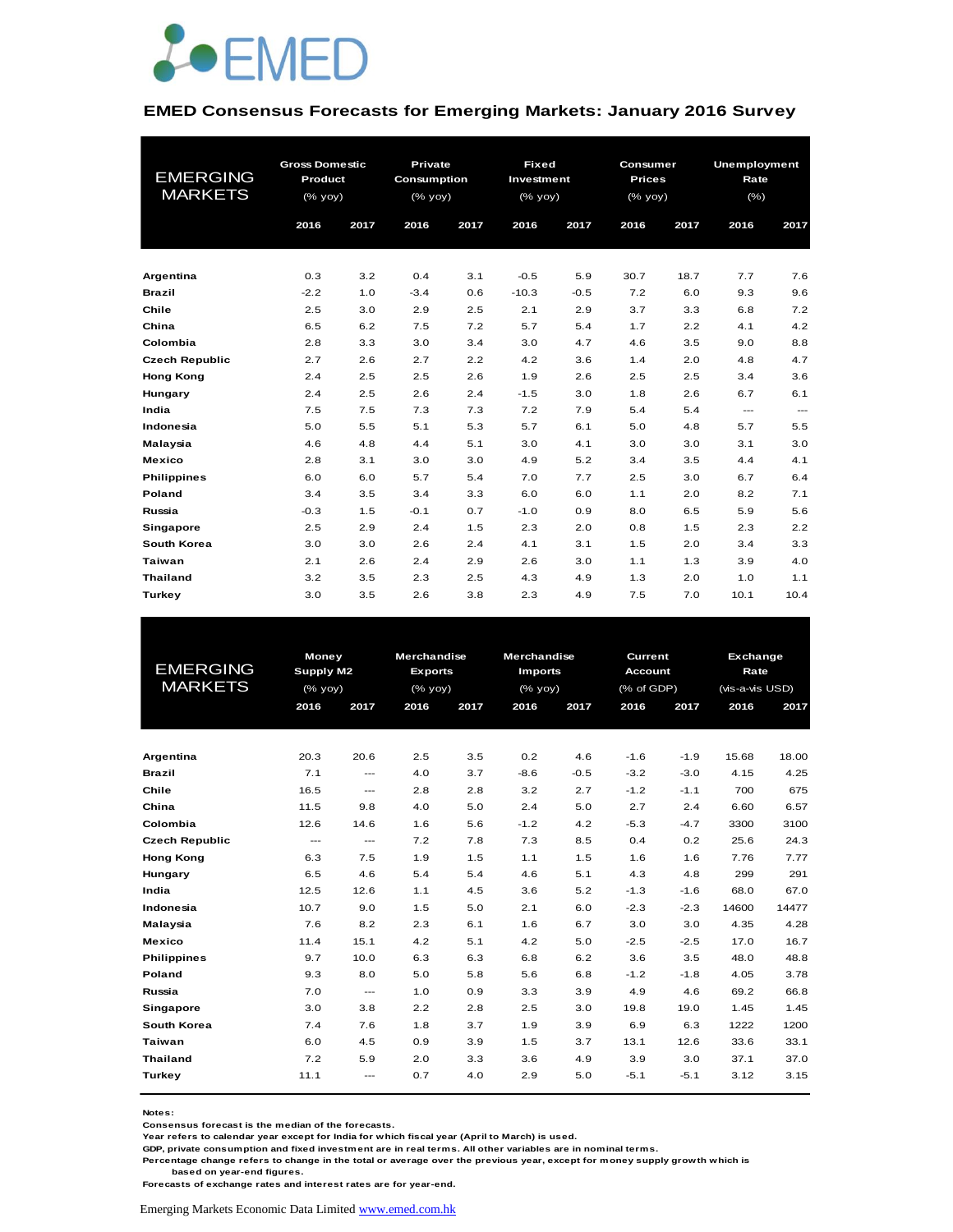### **EMED Consensus Forecasts for the United States: January 2016 Survey**

| <b>UNITED STATES</b>             | <b>Gross Domestic</b><br>Product<br>(% yoy) |                          | <b>Gross Domestic</b><br><b>Consumer</b><br><b>Prices</b><br>Product<br><b>UNITED STATES</b><br>(% yoy)<br>(% yoy) |                          |                                     | Consumer<br><b>Prices</b><br>(% yoy) |                |      |                          |
|----------------------------------|---------------------------------------------|--------------------------|--------------------------------------------------------------------------------------------------------------------|--------------------------|-------------------------------------|--------------------------------------|----------------|------|--------------------------|
|                                  | 2016                                        | 2017                     | 2016                                                                                                               | 2017                     |                                     | 2016                                 | 2017           | 2016 | 2017                     |
| <b>ABN AMRO</b>                  | 2.5                                         | 2.3                      | 1.8                                                                                                                | 1.9                      | <b>ING</b>                          | 2.4                                  | 2.3            | 1.7  | 2.2                      |
| <b>Action Economics</b>          | 2.3                                         | 2.4                      | 1.2                                                                                                                | 2.1                      | Intesa Sanpaolo                     | 2.4                                  | 2.4            | 0.1  | 1.0                      |
| <b>Allianz</b>                   | 2.5                                         | 2.3                      | 1.8                                                                                                                | 2.4                      | <b>Kiel Institute</b>               | 2.8                                  | 3.0            | 2.1  | 2.4                      |
| Asiya Investments                | 2.6                                         | 2.4                      | 1.3                                                                                                                | 1.9                      | <b>Mesirow Financial</b>            | 2.5                                  | $\overline{a}$ | 1.5  | $\overline{\phantom{a}}$ |
| <b>Bank Julius Baer</b>          | 2.0                                         | 2.2                      | 1.4                                                                                                                | 2.1                      | <b>Moody's Analytics</b>            | 2.8                                  | 2.9            | 1.7  | 2.9                      |
| <b>Barclays Capital</b>          | 2.5                                         | 2.5                      | 1.1                                                                                                                | 2.3                      | <b>Mortgage Bankers Association</b> | 2.3                                  | 2.3            | 1.5  | 2.1                      |
| <b>BayernLB</b>                  | 2.6                                         | 2.5                      | 1.6                                                                                                                | 2.1                      | <b>NAR</b>                          | 1.4                                  | 2.8            | 2.5  | 3.1                      |
| <b>Berenberg Capital Markets</b> | 2.6                                         | ---                      | 1.9                                                                                                                | $\overline{a}$           | National Bank of Canada             | 2.3                                  | 2.0            | 1.6  | 2.1                      |
| <b>BMO Capital Markets</b>       | 2.4                                         | 2.3                      | 1.4                                                                                                                | 2.4                      | <b>Natixis</b>                      | 2.5                                  | $\overline{a}$ | 2.4  | ---                      |
| <b>BNP Paribas</b>               | 2.0                                         | 1.9                      | 1.8                                                                                                                | 2.3                      | <b>NIESR</b>                        | 2.8                                  | $\overline{a}$ | 1.3  | $\overline{a}$           |
| <b>Capital Economics</b>         | 2.5                                         | 2.0                      | 2.1                                                                                                                | 2.6                      | <b>Northern Trust</b>               | 2.4                                  | ---            | 1.2  | ---                      |
| <b>CIBC World Markets</b>        | 2.3                                         | ---                      | 2.1                                                                                                                | ---                      | <b>OCBC Bank</b>                    | 2.5                                  | 2.4            | 1.8  | 2.2                      |
| Citigroup                        | 2.5                                         | 2.5                      | 1.7                                                                                                                | 1.8                      | <b>PNC</b>                          | 2.5                                  | 2.4            | 1.9  | 2.3                      |
| Comerica Bank                    | 2.1                                         | ---                      | 1.7                                                                                                                | $\overline{\phantom{a}}$ | Prometeia                           | 2.4                                  | 2.6            | 1.2  | 1.9                      |
| Commerzbank                      | 2.5                                         | 2.5                      | 1.5                                                                                                                | 2.2                      | <b>Raymond James</b>                | 2.5                                  | 2.4            | 1.6  | 1.9                      |
| <b>Credit Agricole</b>           | 2.4                                         | 2.3                      | 1.3                                                                                                                | $2.2\phantom{0}$         | <b>Royal Bank of Canada</b>         | 2.5                                  | 2.7            | 1.8  | 2.3                      |
| <b>Credit Suisse</b>             | 2.2                                         | 2.4                      | 0.9                                                                                                                | 2.2                      | <b>Schroders</b>                    | 2.6                                  | 2.8            | 1.6  | 2.1                      |
| Daiwa Institute of Research      | 2.6                                         | $\overline{\phantom{a}}$ | 1.8                                                                                                                | $\sim$                   | <b>Scotia Capital</b>               | 2.5                                  | 2.7            | 2.2  | 2.3                      |
| Danske Bank                      | 2.5                                         | 2.4                      | 1.6                                                                                                                | 2.4                      | Societe Generale                    | 2.9                                  | 2.7            | 1.2  | 3.4                      |
| <b>DBS Bank</b>                  | 2.2                                         | $\overline{a}$           | 1.3                                                                                                                | $\overline{a}$           | <b>Standard &amp; Poor's</b>        | 2.7                                  |                | 1.7  |                          |
| Deka Bank                        | 2.5                                         | 2.3                      | 1.8                                                                                                                | 2.6                      | <b>Standard Chartered</b>           | 1.6                                  | $\overline{a}$ | 1.4  | ---                      |
| Desjardins                       | 2.5                                         | 2.7                      | 1.4                                                                                                                | 2.5                      | <b>TD Economics</b>                 | 2.4                                  | 2.3            | 1.8  | 2.8                      |
| <b>DIW</b>                       | 2.6                                         | 2.6                      | 1.7                                                                                                                | 1.7                      | <b>UOB</b>                          | 2.5                                  | $\overline{a}$ | 2.5  |                          |
| DnB NOR                          | 2.7                                         | ---                      | 1.9                                                                                                                | ---                      |                                     |                                      |                |      |                          |
| <b>DZ</b> Bank                   | 2.3                                         | 2.4                      | 1.9                                                                                                                | 2.4                      | <b>CONSENSUS</b>                    |                                      |                |      |                          |
| <b>Fannie Mae</b>                | 2.2                                         | 2.2                      | 1.6                                                                                                                | 2.2                      | Median                              | 2.5                                  | 2.4            | 1.7  | 2.2                      |
| <b>First Trust Advisors</b>      | 2.4                                         | 2.3                      | 1.6                                                                                                                | 2.7                      | Mean                                | 2.4                                  | 2.4            | 1.6  | 2.3                      |
| <b>Freddie Mac</b>               | 2.5                                         | 2.3                      | 2.0                                                                                                                | 2.1                      | High                                | 2.9                                  | 3.0            | 2.5  | 3.4                      |
| Handelsbanken                    | 2.4                                         | 2.1                      | 1.7                                                                                                                | 2.0                      | Low                                 | 1.4                                  | 1.9            | 0.1  | 1.0                      |
| <b>IFO Munich Institute</b>      | 2.5                                         | ---                      | 1.1                                                                                                                | ---                      | <b>Standard Deviation</b>           | 0.3                                  | 0.2            | 0.4  | 0.4                      |
| Continues in the next column     |                                             |                          |                                                                                                                    |                          |                                     |                                      |                |      |                          |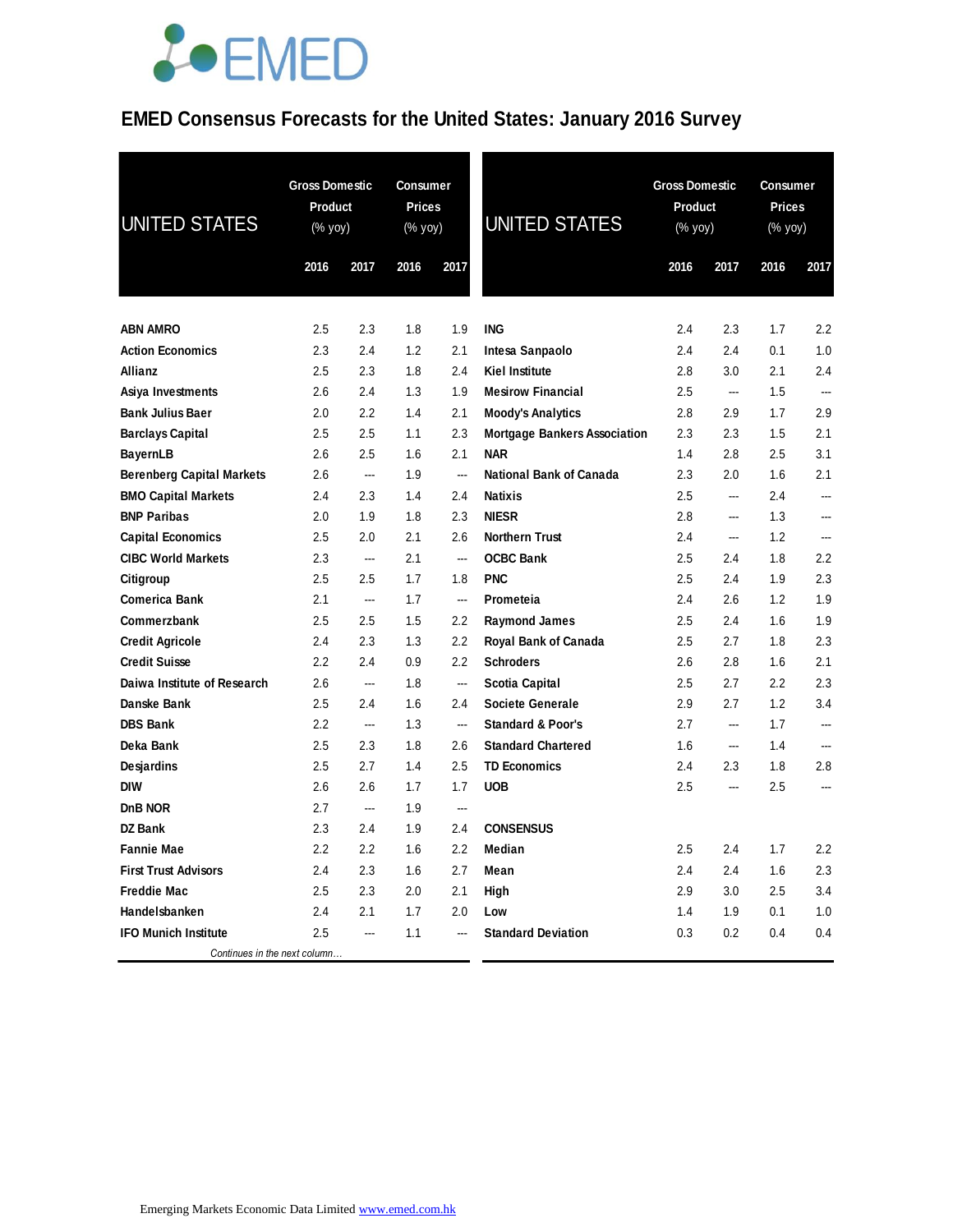### **EMED Consensus Forecasts for the Euro Area: January 2016 Survey**

| <b>EURO AREA</b>                 | <b>Gross Domestic</b><br><b>Product</b><br>$(% \mathsf{Y}^{\prime }\mathsf{Y}^{\prime }\mathsf{Y}^{\prime })$ |                | <b>Consumer</b><br><b>Prices</b><br>(% yoy) |                | <b>EURO AREA</b>          | <b>Gross Domestic</b><br>Product<br>$(\%$ yoy) |      | <b>Consumer</b><br><b>Prices</b><br>(% yoy) |                |
|----------------------------------|---------------------------------------------------------------------------------------------------------------|----------------|---------------------------------------------|----------------|---------------------------|------------------------------------------------|------|---------------------------------------------|----------------|
|                                  | 2016                                                                                                          | 2017           | 2016                                        | 2017           |                           | 2016                                           | 2017 | 2016                                        | 2017           |
|                                  |                                                                                                               |                |                                             |                |                           |                                                |      |                                             |                |
| <b>ABN AMRO</b>                  | 1.9                                                                                                           | 2.2            | 0.8                                         | 1.9            | <b>ING</b>                | 1.6                                            | 1.8  | 0.5                                         | 1.5            |
| <b>Allianz</b>                   | 1.8                                                                                                           | 1.8            | 0.9                                         | 1.6            | Intesa Sanpaolo           | 1.5                                            | 1.7  | 0.0                                         | 0.5            |
| Asiya Investments                | 1.7                                                                                                           | 1.8            | 1.0                                         | 1.4            | <b>Kiel Institute</b>     | 1.7                                            | 2.0  | 1.0                                         | 1.7            |
| <b>Bank Julius Baer</b>          | 1.7                                                                                                           | 1.6            | 0.7                                         | 1.1            | Monte Dei Paschi Di Siena | 1.6                                            | ---  | 1.0                                         | $\overline{a}$ |
| <b>Barclays Capital</b>          | 1.6                                                                                                           | 1.8            | 0.1                                         | 1.3            | <b>Moody's Analytics</b>  | 1.9                                            | ---  | 1.4                                         | $\overline{a}$ |
| <b>BayernLB</b>                  | 1.5                                                                                                           | 1.3            | 0.9                                         | 1.5            | <b>Natixis</b>            | 1.6                                            | ---  | 1.5                                         | ---            |
| <b>Berenberg Capital Markets</b> | 1.6                                                                                                           | ---            | 1.1                                         | ---            | <b>NIESR</b>              | 1.7                                            | ---  | 0.5                                         | $---$          |
| <b>BMO Capital Markets</b>       | 1.5                                                                                                           | 1.7            | 0.8                                         | 1.4            | <b>OCBC Bank</b>          | 1.9                                            | 1.9  | 1.1                                         | 1.6            |
| <b>BNP Paribas</b>               | 1.5                                                                                                           | 1.8            | 1.0                                         | 1.4            | Prometeia                 | 1.5                                            | 1.5  | 1.0                                         | 1.7            |
| <b>Capital Economics</b>         | 1.2                                                                                                           | 1.5            | 1.0                                         | 2.0            | Royal Bank of Canada      | 1.7                                            | 1.8  | 0.7                                         | 1.4            |
| Citigroup                        | 1.7                                                                                                           | 1.7            | 0.5                                         | 1.5            | <b>Schroders</b>          | 1.5                                            | 1.6  | 1.3                                         | 1.6            |
| Commerzbank                      | 1.3                                                                                                           | 1.5            | 0.3                                         | 1.6            | <b>Scotia Capital</b>     | 1.7                                            | 1.8  | 1.0                                         | 1.6            |
| <b>Credit Agricole</b>           | 1.6                                                                                                           | 1.6            | 0.9                                         | 1.5            | <b>Societe Generale</b>   | 1.6                                            | 1.5  | 1.1                                         | 1.5            |
| <b>Credit Suisse</b>             | 1.9                                                                                                           | ---            | 0.9                                         | $---$          | <b>Standard Chartered</b> | 1.9                                            | ---  | 1.6                                         |                |
| Danske Bank                      | 1.8                                                                                                           | 1.9            | 0.7                                         | 1.4            | <b>TD Economics</b>       | 1.7                                            | 1.7  | 1.6                                         | 2.3            |
| <b>DBS Bank</b>                  | 1.4                                                                                                           | $\overline{a}$ | 0.8                                         | $\overline{a}$ | <b>UOB</b>                | 1.7                                            | ---  | 1.1                                         | $---$          |
| Deka Bank                        | 1.6                                                                                                           | 1.6            | 1.1                                         | 1.6            |                           |                                                |      |                                             |                |
| <b>DIW</b>                       | 1.4                                                                                                           | 1.7            | 0.7                                         | 1.2            |                           |                                                |      |                                             |                |
| <b>DnB NOR</b>                   | 1.2                                                                                                           | ---            | 0.8                                         | ---            | <b>CONSENSUS</b>          |                                                |      |                                             |                |
| <b>DZ Bank</b>                   | 1.5                                                                                                           | 1.7            | 0.5                                         | 1.5            | <b>Median</b>             | 1.6                                            | 1.7  | 1.0                                         | 1.5            |
| <b>ETLA</b>                      | 1.8                                                                                                           | 2.0            | 1.3                                         | 1.7            | Mean                      | 1.6                                            | 1.7  | 0.9                                         | 1.5            |
| <b>EUROFER</b>                   | 2.0                                                                                                           | ---            | 1.0                                         | ---            | High                      | 2.0                                            | 2.2  | 1.6                                         | 2.3            |
| Handelsbanken                    | 1.6                                                                                                           | 1.5            | 1.2                                         | 1.6            | Low                       | 1.2                                            | 1.3  | 0.0                                         | 0.5            |
| <b>IFO Munich Institute</b>      | 1.7                                                                                                           | ---            | 0.9                                         | $\overline{a}$ | <b>Standard Deviation</b> | 0.2                                            | 0.2  | 0.4                                         | 0.3            |
| Continues in the next column     |                                                                                                               |                |                                             |                |                           |                                                |      |                                             |                |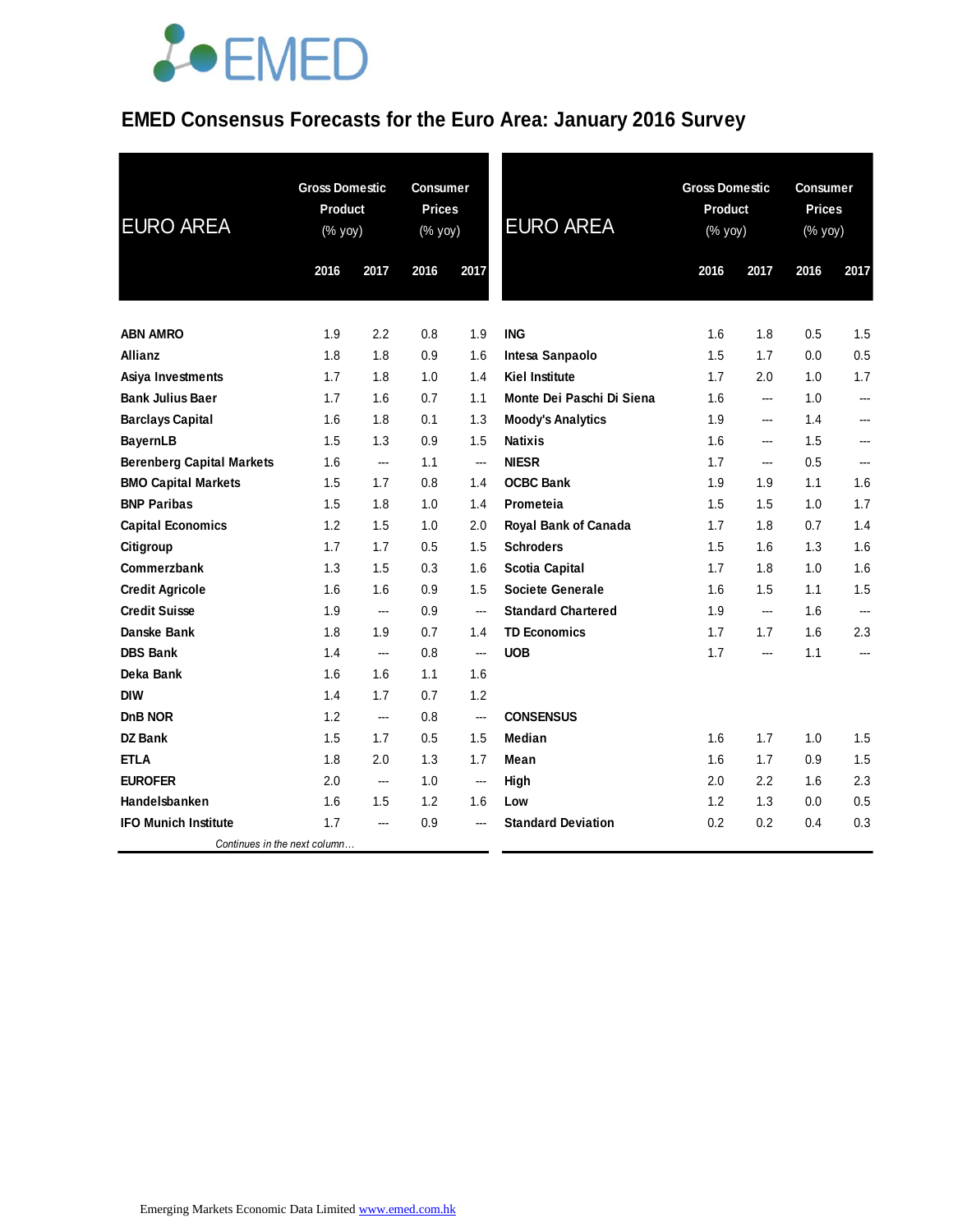### **EMED Consensus Forecasts for Japan: January 2016 Survey**

| <b>JAPAN</b>                     | <b>Gross Domestic</b><br><b>Product</b><br>(% yoy) |                          | <b>Consumer</b><br><b>Prices</b><br>(% yoy) |                          | <b>JAPAN</b>              | <b>Gross Domestic</b><br><b>Product</b><br>(% yoy) |      | <b>Consumer</b><br><b>Prices</b><br>(% yoy) |                |
|----------------------------------|----------------------------------------------------|--------------------------|---------------------------------------------|--------------------------|---------------------------|----------------------------------------------------|------|---------------------------------------------|----------------|
|                                  | 2016                                               | 2017                     | 2016                                        | 2017                     |                           | 2016                                               | 2017 | 2016                                        | 2017           |
| <b>ABN AMRO</b>                  | 1.0                                                | 0.6                      | 1.0                                         | 1.9                      | <b>ING</b>                | 1.0                                                | 0.6  | 0.6                                         | 2.2            |
| Allianz                          | 1.2                                                | 1.0                      | 0.8                                         | 2.1                      | <b>JCER</b>               | 1.6                                                | ---  | 0.9                                         | $\overline{a}$ |
| Asiya Investments                | 0.8                                                | 0.8                      | 0.4                                         | 1.9                      | <b>Kiel Institute</b>     | 1.0                                                | 0.5  | 0.3                                         | 1.4            |
| <b>Bank Julius Baer</b>          | 1.1                                                | 0.9                      | 0.0                                         | 1.6                      | <b>Mizuho Securities</b>  | 1.5                                                | ---  | 2.1                                         | $---$          |
| Bank of Tokyo-Mitsubishi UFJ     | 1.7                                                | $\overline{\phantom{a}}$ | 1.2                                         | ---                      | <b>Moody's Analytics</b>  | 1.0                                                | ---  | 1.1                                         |                |
| <b>Barclays Capital</b>          | 1.2                                                | 0.8                      | 0.5                                         | 2.2                      | <b>Natixis</b>            | 1.4                                                | ---  | 1.3                                         | ---            |
| <b>BayernLB</b>                  | 0.8                                                | 0.3                      | 0.6                                         | 2.2                      | <b>NIESR</b>              | 1.4                                                | ---  | 0.9                                         | ---            |
| <b>Berenberg Capital Markets</b> | 0.7                                                | ---                      | 0.7                                         | ---                      | <b>OCBC Bank</b>          | 1.1                                                | 0.7  | 0.8                                         | 2.0            |
| <b>BMO Capital Markets</b>       | 1.0                                                | 1.0                      | 0.4                                         | 1.3                      | Prometeia                 | 1.3                                                | 1.1  | 0.6                                         | 1.0            |
| <b>BNP Paribas</b>               | 0.6                                                | 0.4                      | 0.7                                         | 2.5                      | <b>Schroders</b>          | 1.1                                                | 1.5  | 1.0                                         | 1.8            |
| <b>Capital Economics</b>         | 1.5                                                | 0.5                      | 0.5                                         | 2.5                      | <b>Scotia Capital</b>     | 1.1                                                | 0.9  | 1.0                                         | 1.5            |
| Citigroup                        | 0.7                                                | 0.3                      | 0.6                                         | 1.6                      | Societe Generale          | 1.7                                                | 1.0  | 0.6                                         | 2.3            |
| Commerzbank                      | 1.0                                                | 1.0                      | 0.6                                         | 1.8                      | <b>Standard Chartered</b> | 1.0                                                | ---  | 0.9                                         | $\overline{a}$ |
| <b>Credit Agricole</b>           | 1.2                                                | 0.8                      | 1.0                                         | 1.9                      | <b>TD Economics</b>       | 1.2                                                | 0.5  | 0.5                                         | 1.8            |
| <b>Credit Suisse</b>             | 1.0                                                | ---                      | 0.3                                         | ---                      | <b>UOB</b>                | 1.0                                                | ---  | 1.8                                         | ---            |
| Daiwa Institute of Research      | 1.5                                                | ---                      | 1.0                                         | ---                      |                           |                                                    |      |                                             |                |
| Danske Bank                      | 1.4                                                | $\qquad \qquad \cdots$   | 1.6                                         | $\overline{\phantom{a}}$ |                           |                                                    |      |                                             |                |
| <b>DBS Bank</b>                  | 0.9                                                | ---                      | 0.6                                         | ---                      | <b>CONSENSUS</b>          |                                                    |      |                                             |                |
| Deka Bank                        | 1.1                                                | 0.6                      | 1.3                                         | 2.5                      | <b>Median</b>             | 1.1                                                | 0.8  | 0.8                                         | 1.9            |
| <b>DIW</b>                       | 0.7                                                | 1.0                      | 0.4                                         | 1.0                      | Mean                      | 1.1                                                | 0.8  | 0.8                                         | 1.9            |
| D <sub>n</sub> B NOR             | 1.5                                                | ---                      | 1.5                                         | ---                      | High                      | 1.7                                                | 1.5  | 2.1                                         | 2.8            |
| <b>DZ Bank</b>                   | 1.0                                                | 1.0                      | 0.9                                         | 2.8                      | Low                       | 0.6                                                | 0.3  | 0.0                                         | 1.0            |
| <b>IFO Munich Institute</b>      | 0.6                                                | ---                      | 1.2                                         | ---                      | <b>Standard Deviation</b> | 0.3                                                | 0.3  | 0.4                                         | 0.5            |
| Continues in the next column     |                                                    |                          |                                             |                          |                           |                                                    |      |                                             |                |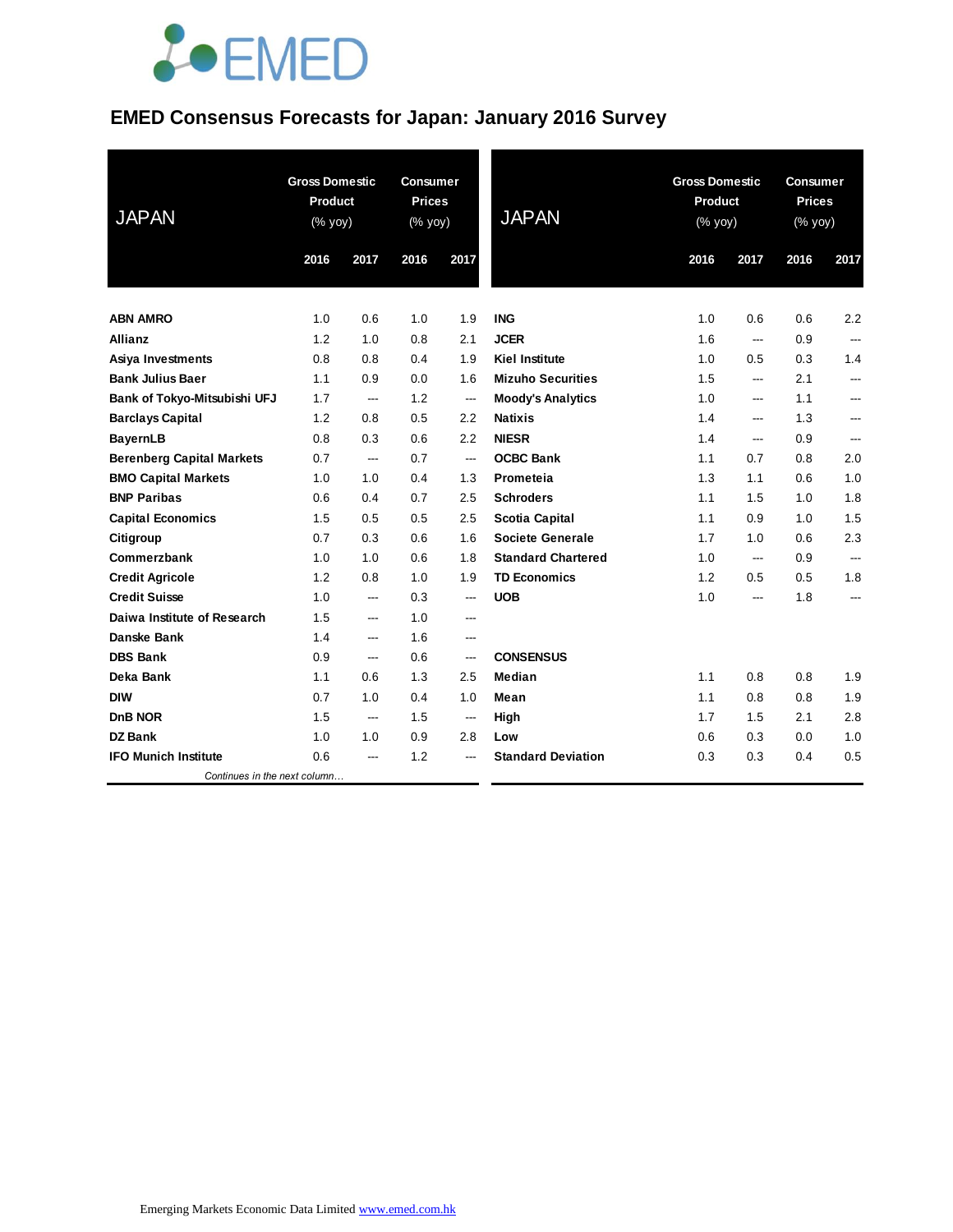### **EMED Consensus Forecasts for China: January 2016 Survey**

| <b>CHINA</b>                     | <b>Gross Domestic</b><br><b>Product</b><br>$(% \mathsf{Y}^{\prime }\mathsf{Y}^{\prime }\mathsf{Y}^{\prime })$ |                | <b>Consumer</b><br><b>Prices</b><br>(% yoy) |                          | <b>CHINA</b>                  | <b>Gross Domestic</b><br><b>Product</b><br>(% yoy) |                | Consumer<br><b>Prices</b><br>(% yoy) |                |
|----------------------------------|---------------------------------------------------------------------------------------------------------------|----------------|---------------------------------------------|--------------------------|-------------------------------|----------------------------------------------------|----------------|--------------------------------------|----------------|
|                                  | 2016                                                                                                          | 2017           | 2016                                        | 2017                     |                               | 2016                                               | 2017           | 2016                                 | 2017           |
| <b>ABN AMRO</b>                  | 6.5                                                                                                           | 6.0            | 2.0                                         | 2.5                      | <b>IFO Munich Institute</b>   | 6.6                                                | ---            | 2.2                                  |                |
| <b>Allianz</b>                   | 6.5                                                                                                           | 6.0            | 2.3                                         | 3.0                      | <b>ING</b>                    | 6.5                                                | 6.5            | 1.5                                  | 1.5            |
| <b>ANZ</b>                       | 8.1                                                                                                           | ---            | 4.0                                         | $\overline{\phantom{a}}$ | Intesa Sanpaolo               | 6.3                                                | 6.1            | 1.8                                  | 2.2            |
| Asiya Investments                | 6.8                                                                                                           | 6.5            | 1.9                                         | 2.3                      | JP Morgan                     | 6.6                                                | ---            | 1.7                                  | ---            |
| <b>Bank Julius Baer</b>          | 5.7                                                                                                           | 5.5            | 1.3                                         | 1.9                      | <b>Kiel Institute</b>         | 6.5                                                | ---            | 1.7                                  | $\overline{a}$ |
| <b>Bank of East Asia</b>         | 6.7                                                                                                           | $\overline{a}$ | 1.5                                         | $---$                    | <b>Moody's Analytics</b>      | 6.5                                                | $\overline{a}$ | 3.1                                  | $\overline{a}$ |
| <b>Barclays Capital</b>          | 6.0                                                                                                           | 5.8            | 1.6                                         | 1.8                      | <b>Natixis</b>                | 6.9                                                | ---            | 2.4                                  | ---            |
| <b>BayernLB</b>                  | 6.3                                                                                                           | 6.0            | 1.8                                         | 2.0                      | <b>NIESR</b>                  | 6.6                                                | ---            | 1.3                                  | ---            |
| <b>Berenberg Capital Markets</b> | 6.5                                                                                                           | ---            | 2.2                                         | ---                      | <b>OCBC Bank</b>              | 6.7                                                | 6.2            | 1.6                                  | 2.0            |
| <b>BMO Capital Markets</b>       | 6.5                                                                                                           | 6.3            | 1.5                                         | 1.6                      | <b>Royal Bank of Scotland</b> | 6.4                                                | ---            | 1.5                                  | ---            |
| <b>BNP Paribas</b>               | 6.5                                                                                                           | 6.7            | 2.2                                         | 2.7                      | <b>Schroders</b>              | 6.3                                                | 6.2            | 1.9                                  | 2.1            |
| <b>Capital Economics</b>         | 6.8                                                                                                           | 6.5            | 2.5                                         | 2.5                      | <b>Scotia Capital</b>         | 6.4                                                | 6.2            | 2.0                                  | 2.4            |
| Citigroup                        | 6.3                                                                                                           | 6.2            | 1.7                                         | 2.0                      | <b>Societe Generale</b>       | 6.0                                                | 6.0            | 2.0                                  | 2.4            |
| Commerzbank                      | 6.3                                                                                                           | 6.0            | 1.5                                         | 2.0                      | <b>Standard Chartered</b>     | 6.8                                                | ---            | 1.7                                  | $---$          |
| <b>Credit Agricole</b>           | 6.5                                                                                                           | 6.5            | 1.8                                         | 2.4                      | <b>UOB</b>                    | 6.8                                                | ---            | 1.5                                  | ---            |
| <b>Credit Suisse</b>             | 6.5                                                                                                           | ---            | 1.3                                         | ---                      |                               |                                                    |                |                                      |                |
| Daiwa Institute of Research      | 6.5                                                                                                           | 6.0            | $-0.5$                                      | $-0.7$                   |                               |                                                    |                |                                      |                |
| Danske Bank                      | 6.7                                                                                                           | 6.6            | 2.3                                         | 2.0                      |                               |                                                    |                |                                      |                |
| <b>DBS Bank</b>                  | 6.5                                                                                                           | $---$          | 1.5                                         | ---                      | <b>CONSENSUS</b>              |                                                    |                |                                      |                |
| Deka Bank                        | 6.5                                                                                                           | 6.4            | 1.8                                         | 2.5                      | Median                        | 6.5                                                | 6.2            | 1.7                                  | 2.2            |
| <b>DIW</b>                       | 6.5                                                                                                           | 6.3            | $-0.4$                                      | 2.9                      | Mean                          | 6.5                                                | 6.2            | 1.8                                  | 2.1            |
| <b>DnB NOR</b>                   | 6.2                                                                                                           | $\overline{a}$ | 2.8                                         | ---                      | High                          | 8.1                                                | 6.7            | 4.0                                  | 3.0            |
| <b>DZ Bank</b>                   | 6.5                                                                                                           | 6.0            | 1.7                                         | $2.5\,$                  | Low                           | 5.7                                                | 5.5            | -0.5                                 | $-0.7$         |
| <b>ICBC</b> International        | 6.8                                                                                                           | 6.6            | 1.7                                         | 2.0                      | <b>Standard Deviation</b>     | 0.4                                                | 0.3            | 0.7                                  | 0.7            |
| Continues in the next column     |                                                                                                               |                |                                             |                          |                               |                                                    |                |                                      |                |